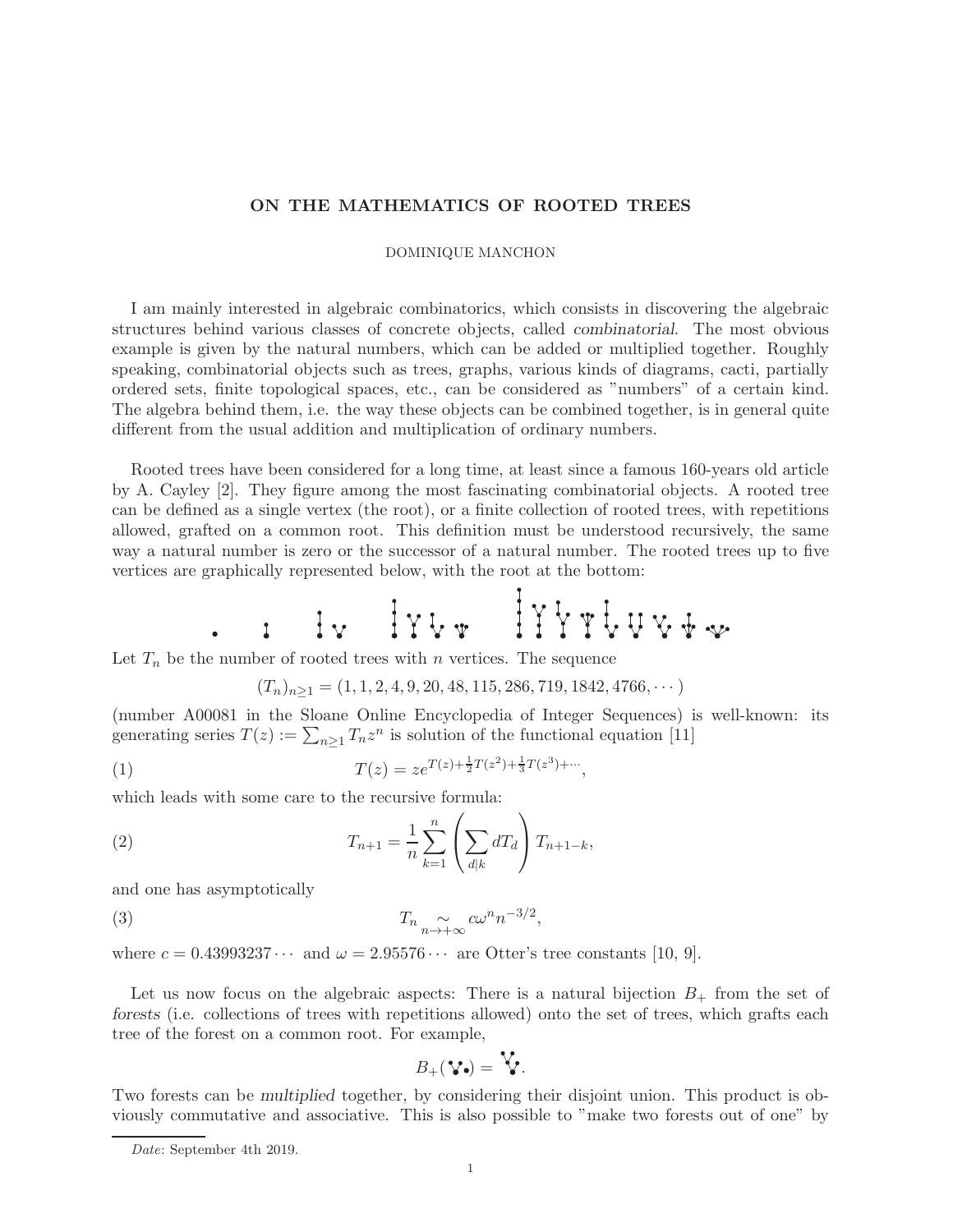## 2 DOMINIQUE MANCHON

applying a so-called comultiplication operator  $\Delta$ . Technically, for any forest F, the comultiplication  $\Delta(F)$  lives in the tensor product, i.e. the vector space freely generated by ordered pairs of forests. The multiplication and comultiplication, together with the unit (the empty forest) and the co-unit, endow the linear span of forests with the very rich structure of commutative connected graded Hopf algebra [1, 5, 12, 4]. This structure plays a prominent role in numerical analysis (Runge-Kutta approximation methods), Quantum Field Theory and Probabiliy (stochastic differential an partial differential equations). The operator  $B_{+}$  can be interpreted as a Hochschild cocycle for the coalgebra stucture, and is in some sense an initial object among such cocycles on Hopf algebras [8].

Let us now turn to trees themselves: two trees can be multiplied using the Butcher product, i.e. by grafting the first tree on the root of the second, for example:

$$
\mathbf{1} \circ \mathbf{1} = \mathbf{1}.
$$

Contrarily to addition or multiplication of numbers, this product is not commutative nor associative:

$$
(\bullet \circ \bullet) \circ \bullet = \overline{\bullet}, \qquad \bullet \circ (\bullet \circ \bullet) = \mathbf{?}.
$$

It however verifies the Non-Associative-Permutative (NAP) relation:

$$
s \circ (t \circ u) = t \circ (s \circ u)
$$

for any trees s, t, u. The set T of rooted trees is moreover the free NAP set with one generator [6]: for any set E endowed with a binary product  $*$  such that  $a*(b*c) = b*(a*c)$  for any  $a, b, c \in E$ , for any choice of element  $x \in E$ , there is a unique map  $\varphi_x : T \to E$  such that  $\varphi_x(\bullet) = x$  and  $\varphi_x(s \circ t) = \varphi_x(s) * \varphi_x(t)$  for any  $s, t \in T$ .

A second product, maybe even more interesting, can be defined on rooted trees, at the price of grafting at all vertices instead of sticking to the root. This is only possible in the vector space  $\mathcal T$ (over some base field  $\bf{k}$ ) freely generated by trees, namely

$$
s \triangleright t = \sum_{v \in V(t)} s \triangleright_v t,
$$

where  $s \rhd_v t$  stands for grafting the tree s on the tree t at the vertex v. For example,

$$
i \rhd i = \overline{i} + \overline{i}.
$$

The product  $\triangleright$  is bilinear. It is neither commutative nor associative:

$$
(\bullet \rhd \bullet) \rhd \bullet = \frac{1}{\bullet}, \qquad \bullet \rhd (\bullet \rhd \bullet) = \mathbf{Y} + \frac{1}{\bullet}.
$$

It however verifies the pre-Lie relation:

(4) 
$$
s \triangleright (t \circ u) - (s \triangleright t) \triangleright u = t \triangleright (s \circ u) - (t \triangleright s) \triangleright u
$$

for any trees s, t, u. The vector space  $\mathcal T$  freely spanned by rooted trees is moreover the free pre-Lie algebra with one generator  $[3]$ : for any pre-Lie algebra A i.e. any vector space endowed with a bilinear product \* satisfying the pre-Lie relation (4), there is a unique linear map  $\psi_x : \mathcal{T} \to A$ such that  $\psi_x(\bullet) = x$  and  $\psi_x(s \triangleright t) = \psi_x(s) * \psi_x(t)$  for any  $s, t \in T$ .

The current object under investigation with two colleagues at UiB [7] consists in aromatic trees and forests, a natural generalization allowing for loops: an aroma is obtained from a rooted tree by drawing an extra edge between two vertices (distinct or not) and forgetting about the root, an aromatic tree is a collection of trees and aromas with only one tree in it, an aromatic forest